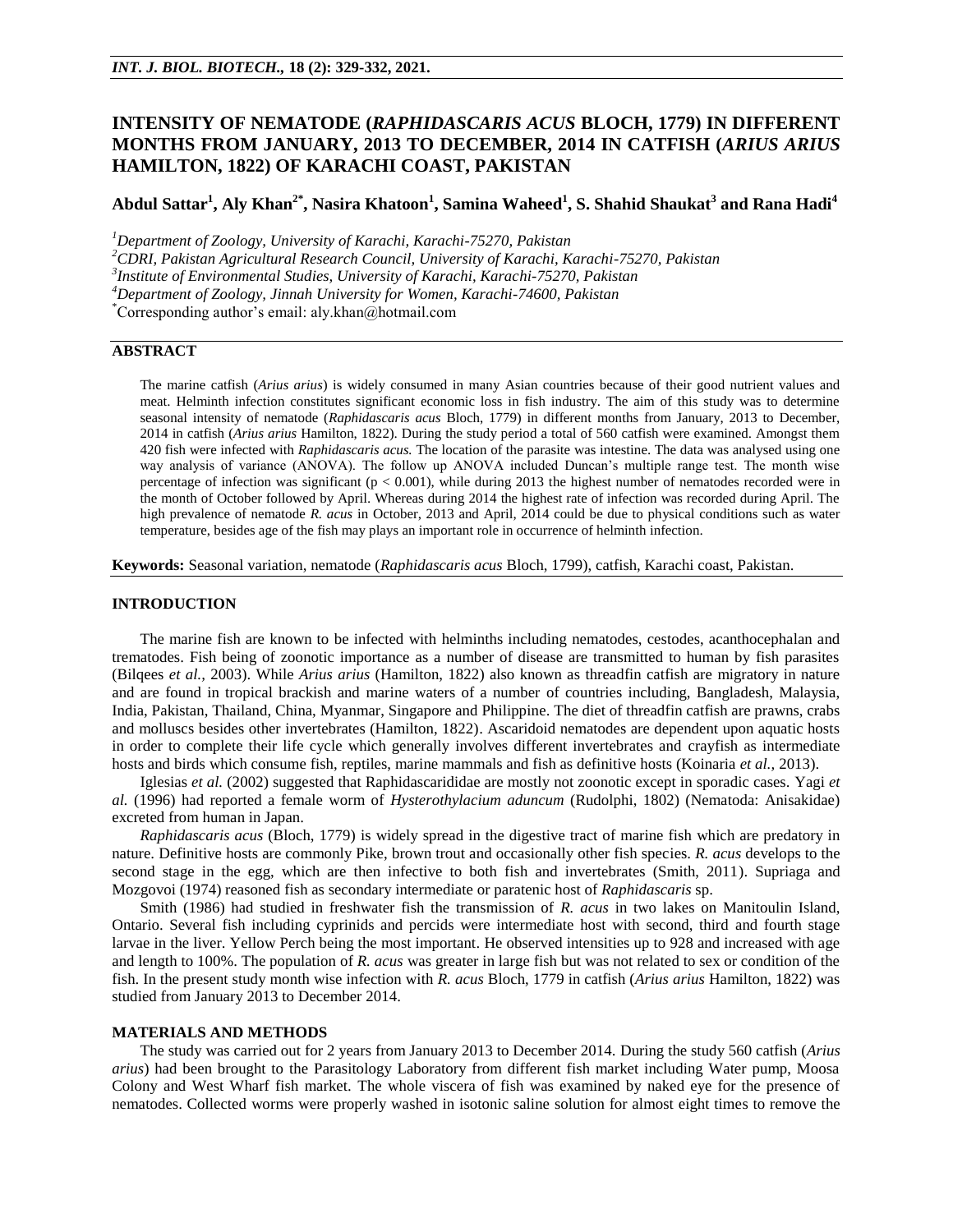mucous attached. Later the specimens were preserved in 5% glycerin and 70% ethanol in order to straighten up the body of the worm during fixation process and for preventing the dryness of the collected worms kept in small glass vials with labels carrying information details. Later, the nematodes based on the morphological characters were identified. Among 560 fish, 420 fish were infected with nematode (*Raphidascaris acus*). The data were statistically analysed using one way analysis of variance (ANOVA). The follow up of ANOVA included Duncan's multiple range test (Zar, 1999).

### **RESULTS**

The nematode (*R. acus*) was recorded from the intestine of catfish (*Arius arius*). During January 2013 to December 2013 the month wise percentage of infection with nematode *Raphidascaris acus* Bloch, 1779 in the marine fish *Arius arius* Hamilton, 1822 was found to be significant ( $p < 0.001$ ) (Table 1). Similarly during January 2014 to December 2014 the month wise percentage of infection with the nematode *Raphidascaris acus* (Bloch, 1779) was significant ( $p < 0.001$ ) (Table 3).

During 2013 the highest number of nematodes were recovered in the month of October followed by April while the lowest were recovered in the month of December (Table 2). Whereas during 2014 the highest number of nematodes recovered during April and least in the month December (Table 4).

Table 1. ANOVA for rate for infection percentage by *R. acus* Bloch, 1779 nematode in Catfish in different months during 2013.

| <b>Source</b> | SS                | df                | MS     |          |  |
|---------------|-------------------|-------------------|--------|----------|--|
| Months        | 2035.96           |                   | 185.08 | 46.96*** |  |
| Error         | 94.58             | 24                | 24.31  |          |  |
| Total         | 2130.55           | 35                |        |          |  |
|               | *** = $p < 0.001$ |                   |        |          |  |
|               |                   | LSD $0.05 = 3.34$ |        |          |  |

Table 2. Mean value of percentage infection with nematode *R. acus* Bloch, 1779 in catfish (*Arius arius* Hamilton, 1822) alongwith the significant ranges at  $p = 0.05$  during 2013.

| <b>Month</b> | Mean value of percentage of | Non-significant ranges* |
|--------------|-----------------------------|-------------------------|
|              | infection                   |                         |
| January      | 52.4                        | G                       |
| February     | 57.0                        | Ef                      |
| March        | 61.1                        | C <sub>d</sub>          |
| April        | 69.1                        | A                       |
| May          | 56.5                        | Ef                      |
| June         | 59.5                        | De                      |
| July         | 68.1                        | A                       |
| August       | 66.4                        | Ab                      |
| September    | 64                          | Bc                      |
| October      | 216.7                       | H                       |
| November     | 55.7                        | Fg                      |
| December     | 45                          | H                       |

\*Mean followed by having a common letter are not significantly different.

Table 3. ANOVA table for infection % by nematode (*R. acus* Bloch, 1779) in different months during 2014.

| <b>Source</b>     | <b>Ss</b> | Df | <b>MS</b> |                     |     |
|-------------------|-----------|----|-----------|---------------------|-----|
| Months            | 2053.68   |    | 106.69    | 22.06               | *** |
| Error             | 203.08    | 24 | 8.46      |                     |     |
| Total             | 2256.76   | 35 |           |                     |     |
| *** = $p < 0.001$ |           |    |           |                     |     |
|                   |           |    |           | L.S.D $0.05 = 4.90$ |     |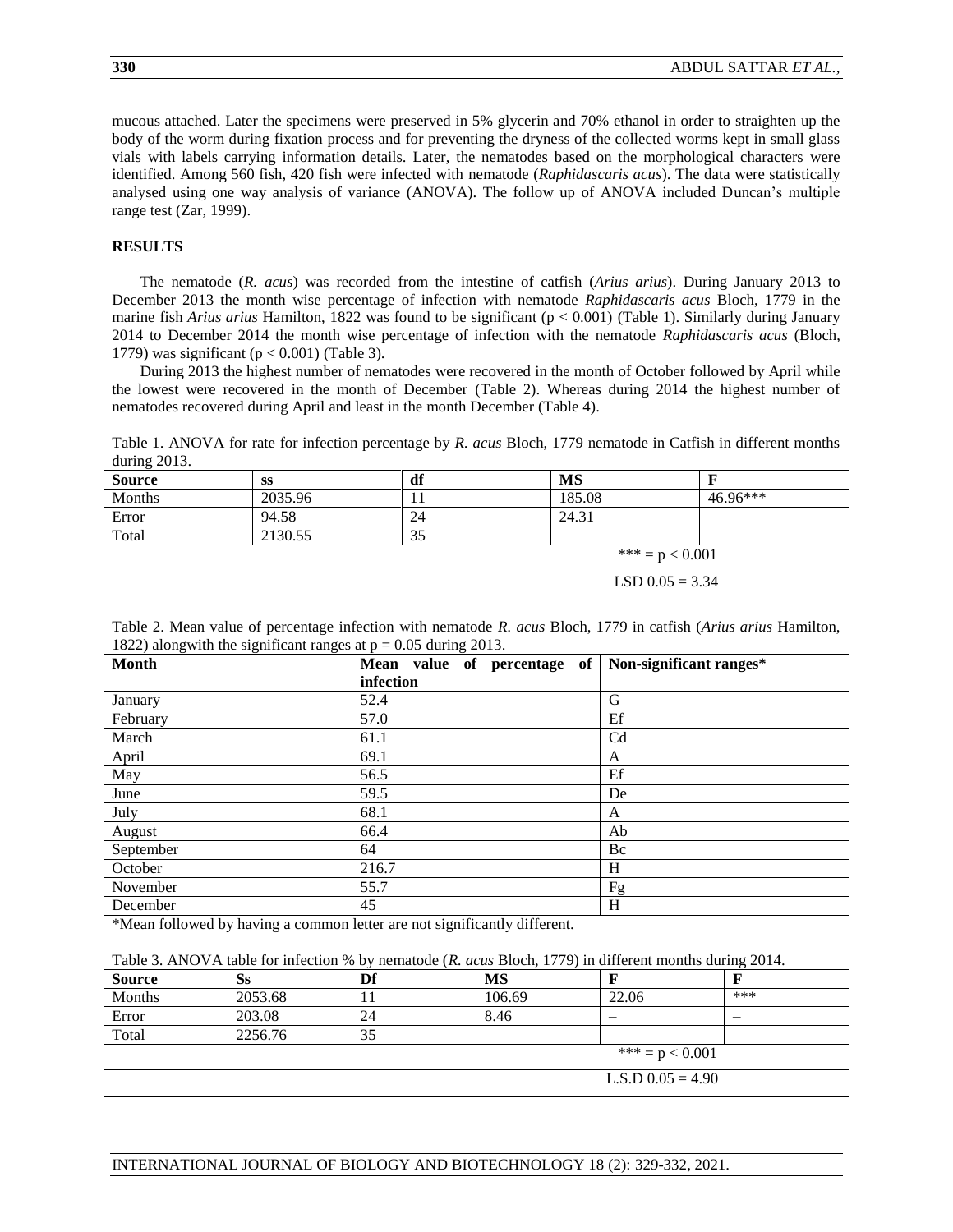| $\circ$<br>$\circ$ | $\circ$<br>$\circ$     |                         |
|--------------------|------------------------|-------------------------|
| <b>Months</b>      | Mean value % infection | Non-significant ranges* |
| January            | 52.7                   | G                       |
| February           | 57                     | Ef                      |
| March              | 61.1                   | C <sub>d</sub>          |
| April              | 69.1                   | A                       |
| May                | 56.5                   | Ef                      |
| June               | 59.5                   | De                      |
| July               | 68.1                   | A                       |
| August             | 66.4                   | Ab                      |
| September          | 64                     | Bc                      |
| October            | 46.7                   | H                       |
| November           | 55.7                   | Fg                      |
| December           | 45                     | H                       |

Table 4. Mean values of percentage of infection with nematode (*R. acus* Bloch, 1779) in catfish *Arius arius*  Hamilton, 1822 alongwith the significant ranges at  $p = 0.05$  during 2014.

\*Mean values are Percentage infection with nematodes.

## **DISCUSSION**

Intestine was the most infected site of marine fish *Arius arius* infected with *Raphidascaris acus.* The high prevalence of nematode *R. acus* in the month October 2013 and in the month of April 2014 which could be explained by physical condition especially temperature as well the age of the fish host, because as the fish grow older the food consumption is increased (Fernández *et al.,* 2005; Cruz *et al.,* 2007; Cruz *et al.,* 2009; Khalil, 1969).

Anisakids are typically found in meso or benthopelagic fish species which occur in deep sea water and are predators in character. They are more likely to be transmitted naturally when they find their characteristic nutrients (Kalay *et al.,* 2009). Abollo *et al.* (2001) had reported that in the case of anisakid parasites which are natural part of tropical network of marine ecosystems. Many parasitic helminth species possess complex life cycles including trophic transmission from one host to the other host by consuming infected intermediate hosts. The high intensity of infection in October 2013 and April 2014 can be compared with earlier study of high prevalence of anisakis reported by Santos *et al.* (2009). If *R. acus* infects a fish which is already infected by a parasite the harm can be to a dangerous level as reported earlier by Al-Jahdali and Hassanine (2010). Iwanowicz (2011) and Kotob *et al.* (2017) suggested that co-infections are very common amongst fish, when host is infected by two or more different pathogens. These infection has different severity of fish disease. The parasites harm may be mechanical as proliferation and fusion of gill lamellae and tissue replacement by the parasite, besides cell proliferation change in behavior, immunomodulation along with affecting reproductive capacity of fish. Genc *et al.* (2005) suggested that there was positive relationship of prevalence of *Phillometra lateolabracis* and water temperature. During both 2013 and 2014 least number of nematodes were recovered in December.

It would be advisable in future to compare size of fish with intensity of nematodes in different months.

## **REFERENCES**

- Abollo, E., C. Gestal and S. Pascual (2001). Anisakis infestation in marine fish and cephalopods from Galician waters: an updated perspective. *Parasitol. Res.,* 87: 492-499.
- Al-Jahdali, M.O. and R.M.E.S. Hassanine (2010). Ovarian abnormality in pathological case caused by *Myxidium* sp. (Myxozoa, Myxosporea) in onespot snapper fish *Lutjanus monostigma* (Teleostei, Lutjanidae) from the Red sea. *Acta Parasitol.,* 55: 1-7.
- Bilqees, F.M., N. Khatoon and R. Hadi (2003). A new species of the genus *Stromaturus* from a fish *Otopithus argenteus* of Karachi coast. *India J. Exp. Zool.,* 8: 435-439.
- Cruz, C., A. Saraiva, M.J. Santos, J.C. Eiras, C. Ventura, J.P. Soares and M. Hermida (2009). Parasitic infection levels by *Anisakis* spp. larvae (Nematoda: Anisakidae) in the black scabbardfish *Aphanopus carbo*  (Osteichthyes: Trichiuridae) from Portuguese waters. *Sci. Mar.,* 73S2: 115-120.
- Cruz, C., C. Barbosa and A. Saraiva (2007). Distribution of larval anisakids in blue whiting off Portuguese fish market. *Helminthologia,* 44(1): 21-24.
- Fernández, M., F.J. Aznar, F.E. Montero and J.A. Raga (2005). Endoparasites of the blue whiting, *Micromesistius poutassou* from morth-west Spain. *J. Helminthol.,* 79(1): 15-21.